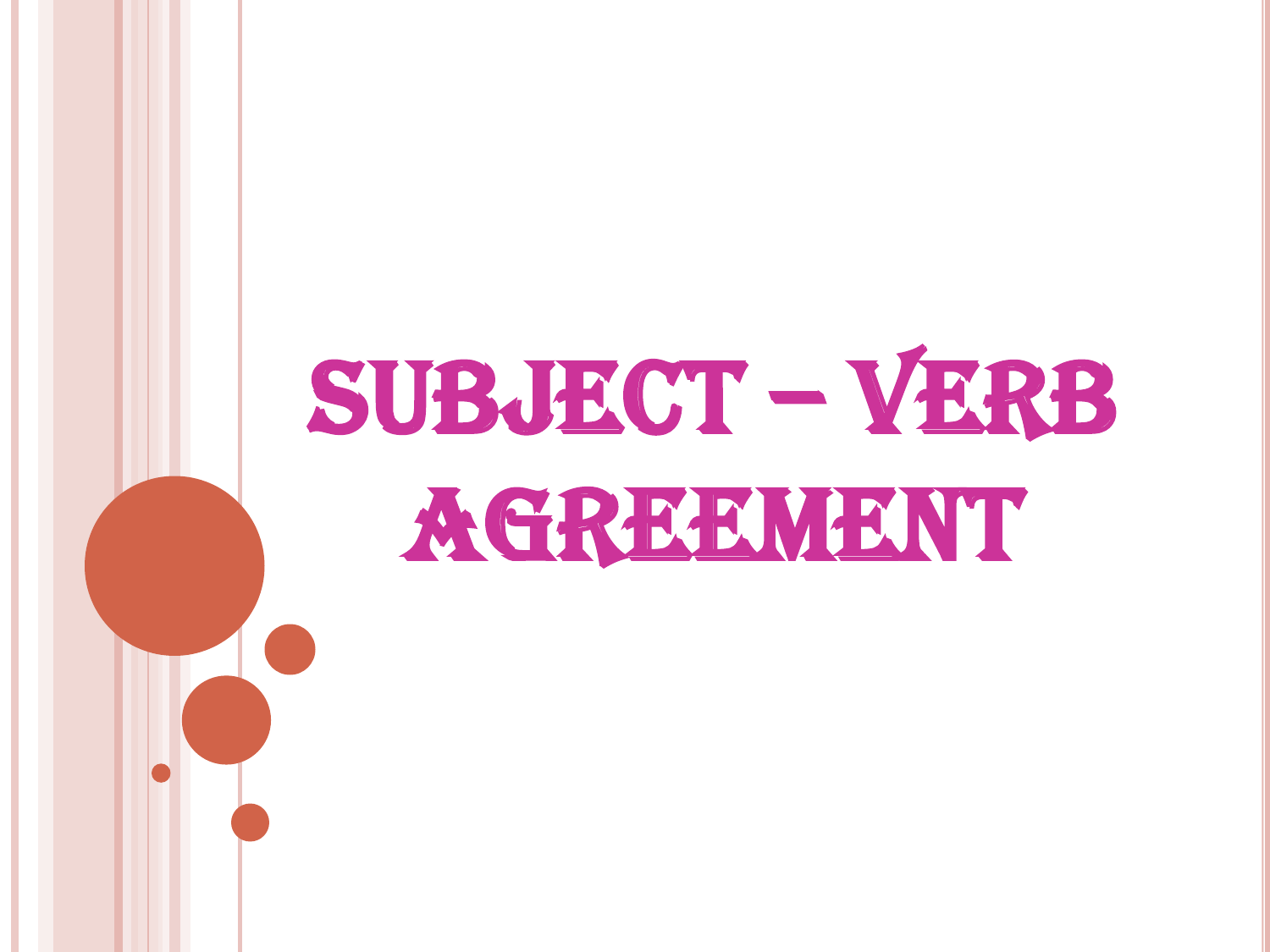# MAKE VERB AGREE **AFTER EXPRESSIONS** OF QUANTITY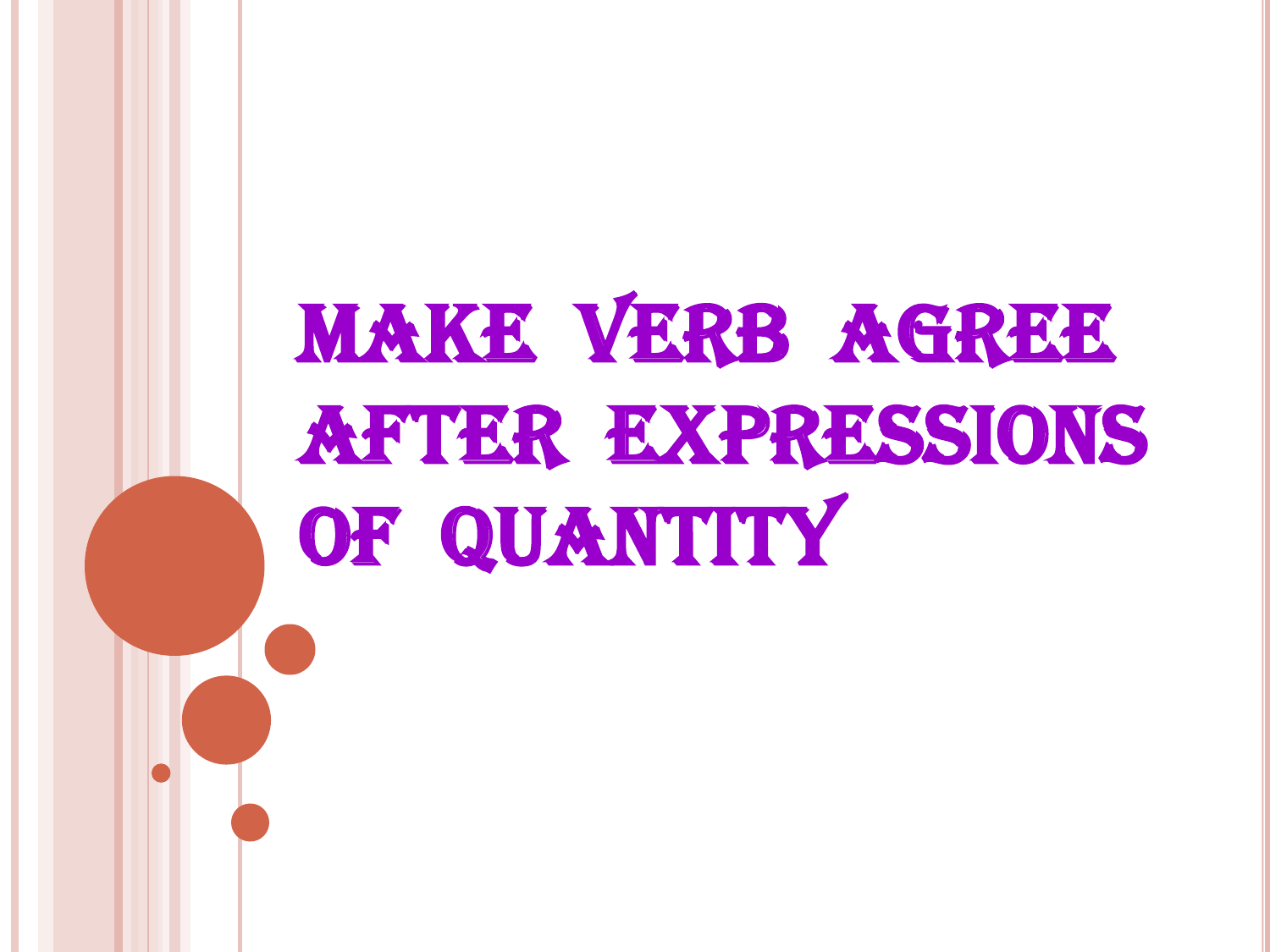# All of the book was interesting. # All of the books were interesting. # All of the information was interesting.

**What is your conclusion ?**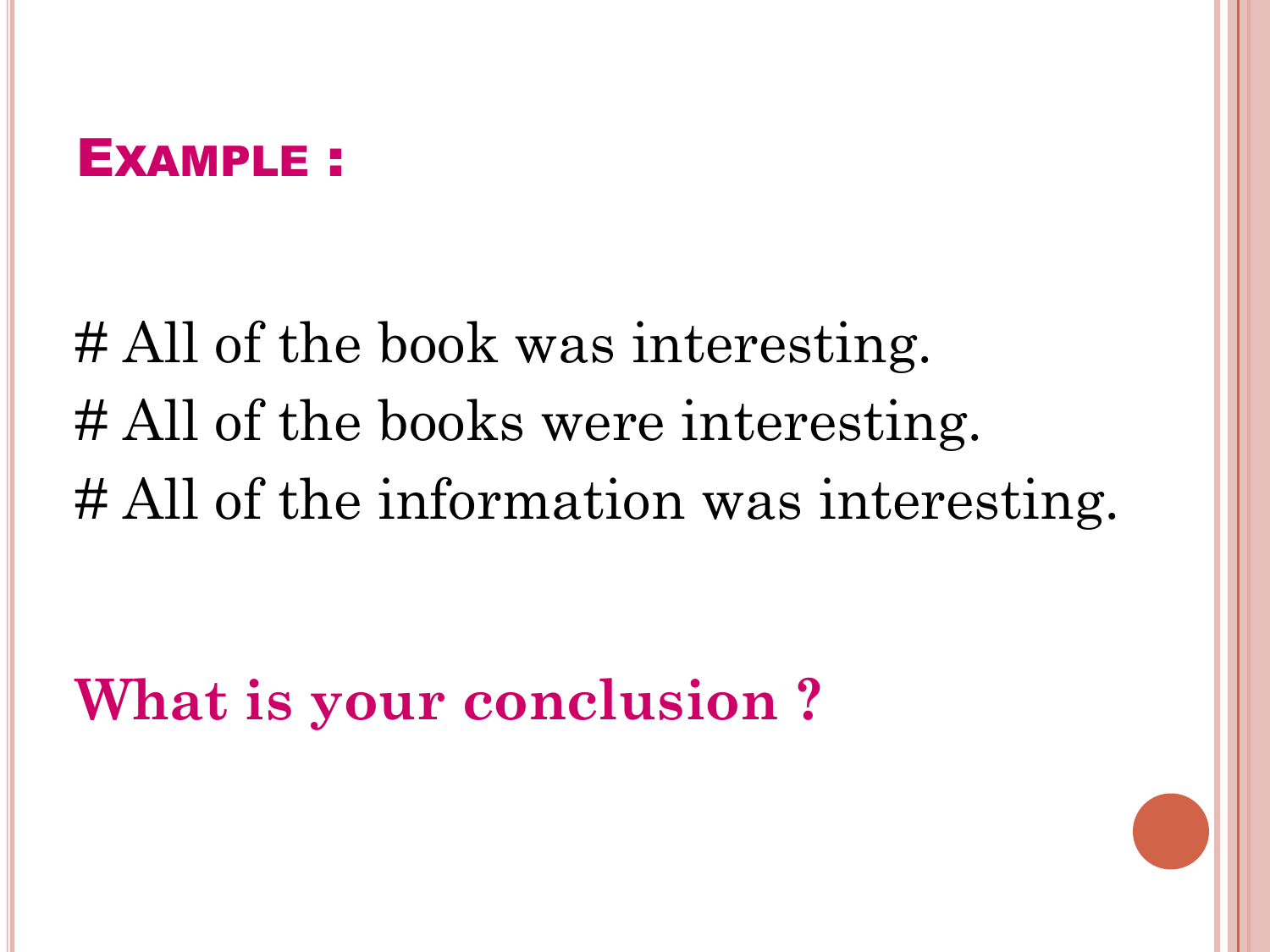### SUBJECT – VERB AGREEMENT AFTER EXPRESSIONS OF QUANTITY

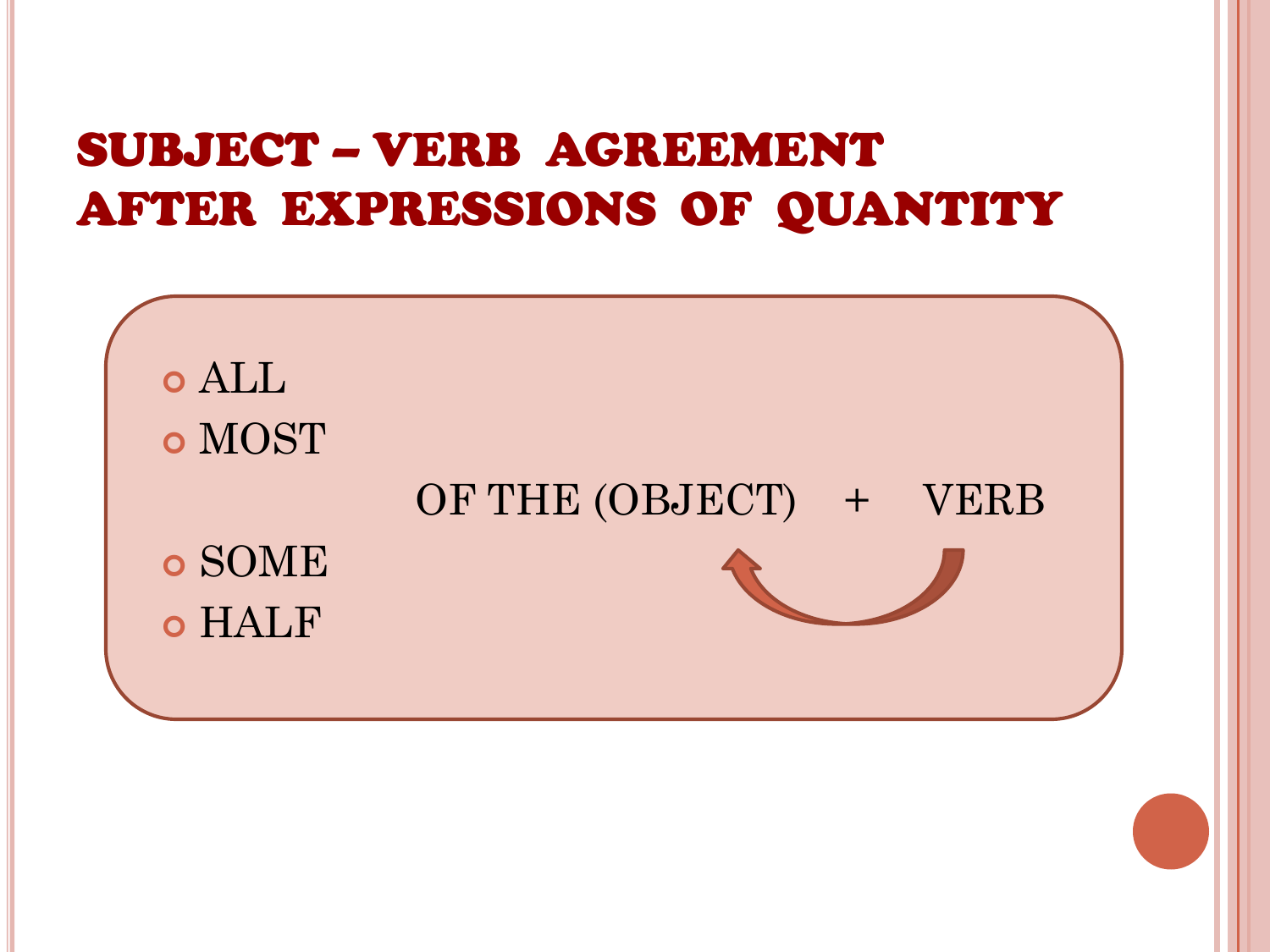# MAKE VERB AGREE **AFTER CERTAIN** WORDS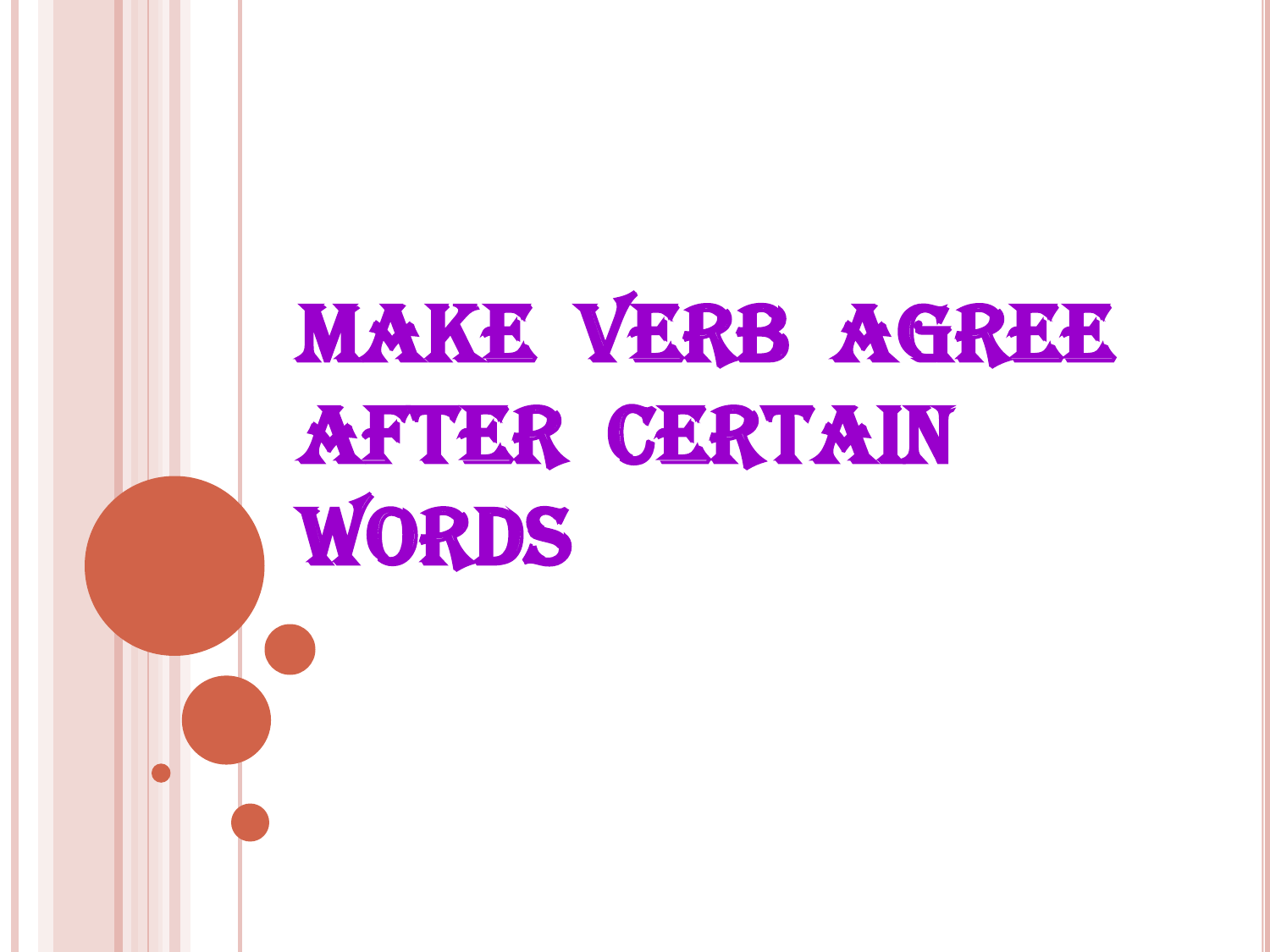# Everybody is going to the theater. # Everybody are going to the theater.

# Somebody is watching you. # Somebody are watching you.

**Which one is correct ?**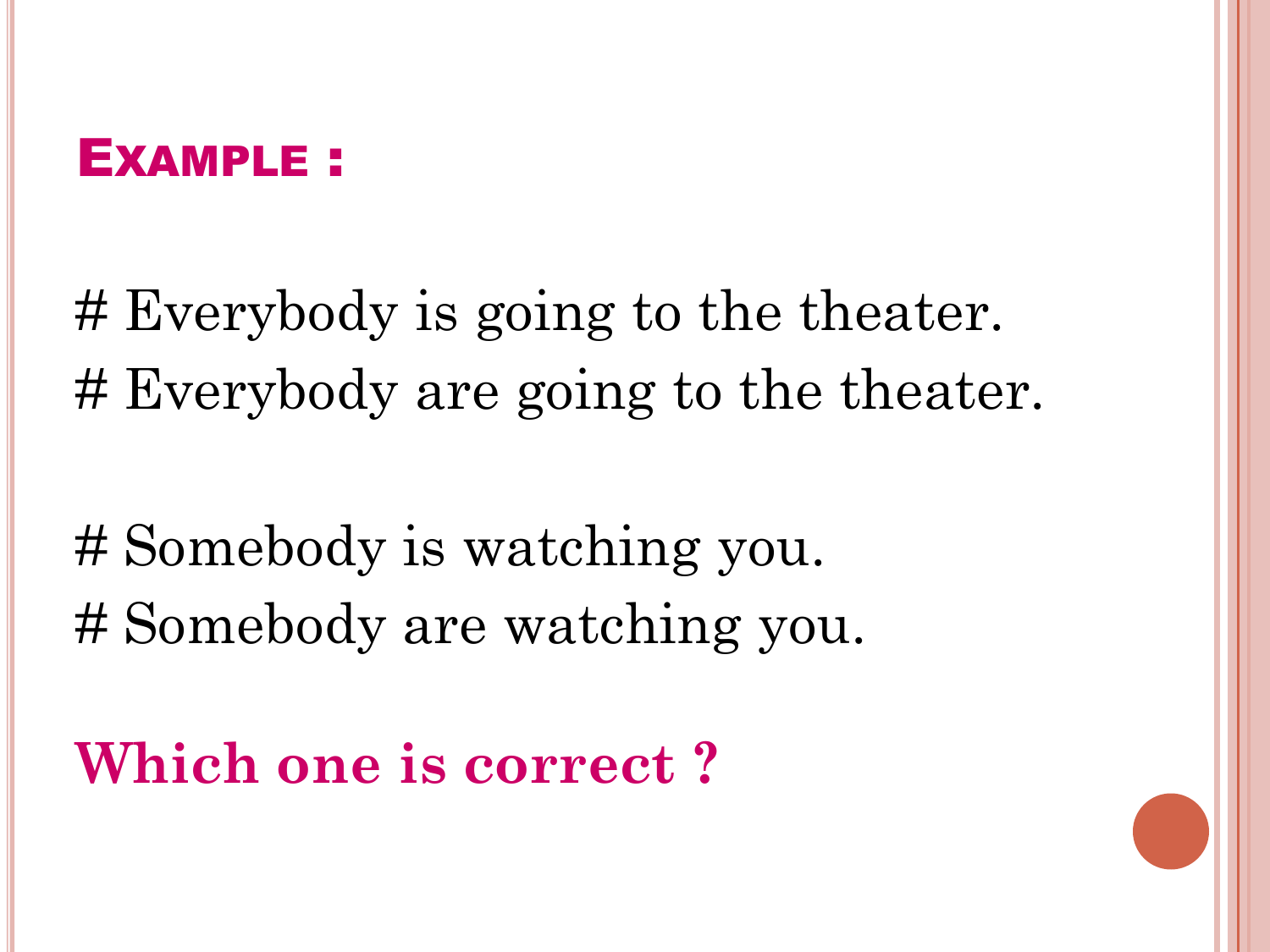### SUBJECT – VERB AGREEMENT AFTER CERTAIN WORDS

These words are grammatically singular, so they need singular verb

Anybody Everybody Nobody Somebody Anyone Everyone No one Someone Anything Everything Nothing Something

Each + Noun Every + Noun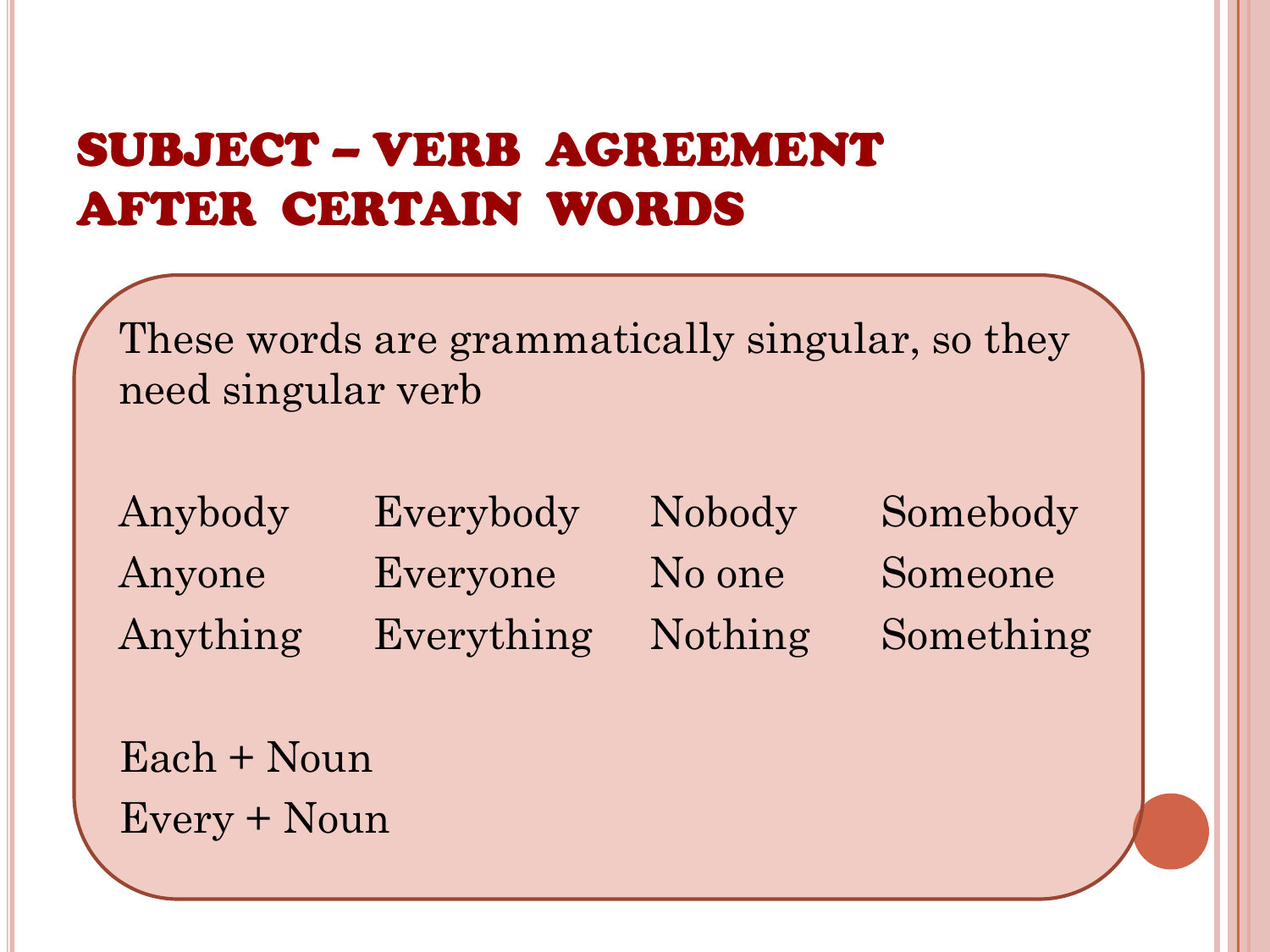### **EXERCISE :**

- Some of the animals was released into the zoo.
- 2. Half of the food are still in the refrigerator.
- 3. Most of the people in the room from Indonesia.
- 4. All students are required to turn in their paper.
- 5. Most of the trouble was resolved within a few weeks.
- 6. The president felt that no one were better than him.
- $\mathbf{z}$ . Every man in this line are required to sign the form.
- 8. It is impossible to believe that somebody actually admire you.
- 9. Anything is possible if a person tries hard enough.
- 10. Each of the doctors needs to have good medical skills.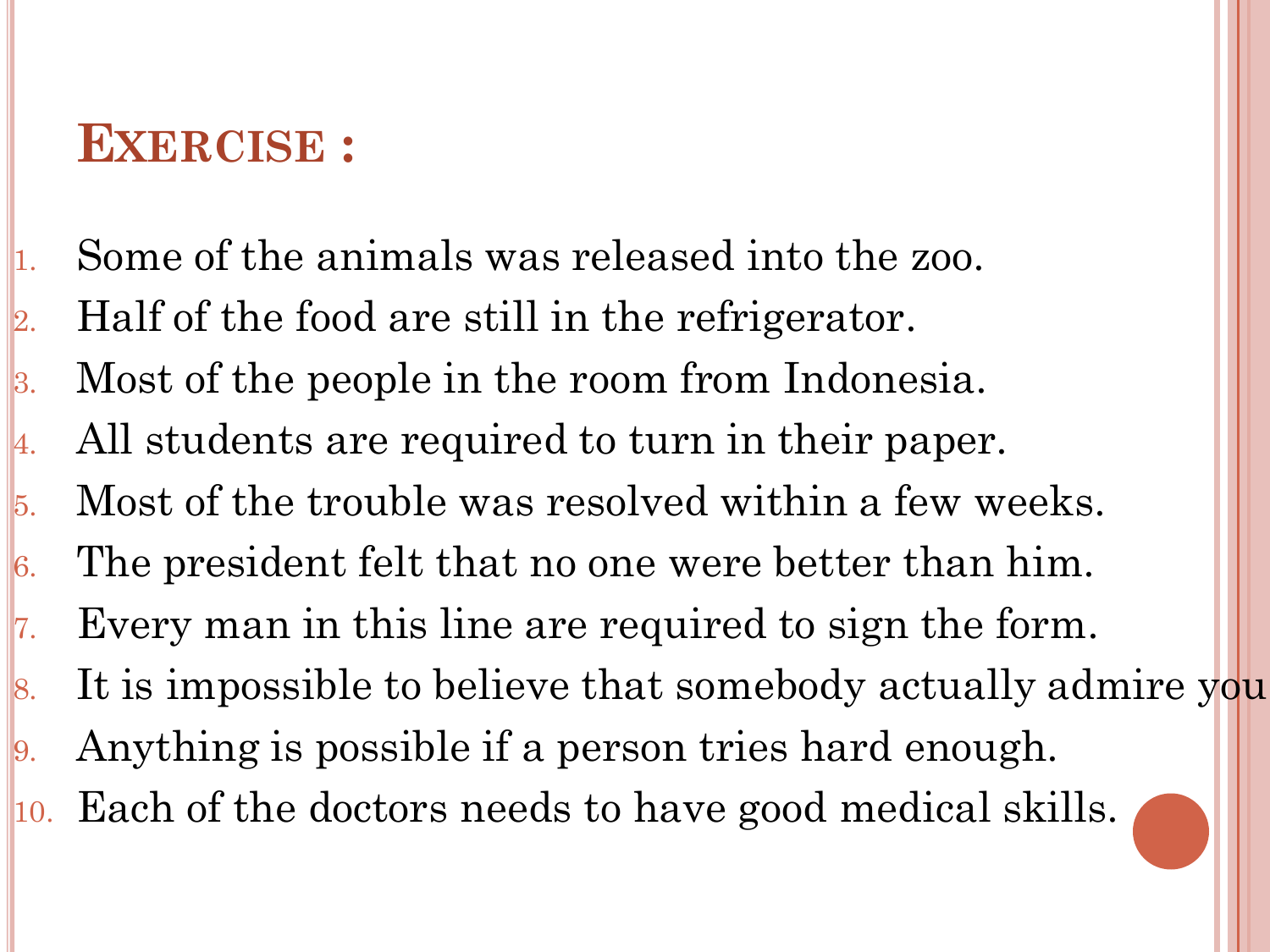# MAKE INVERTED VERB AGREE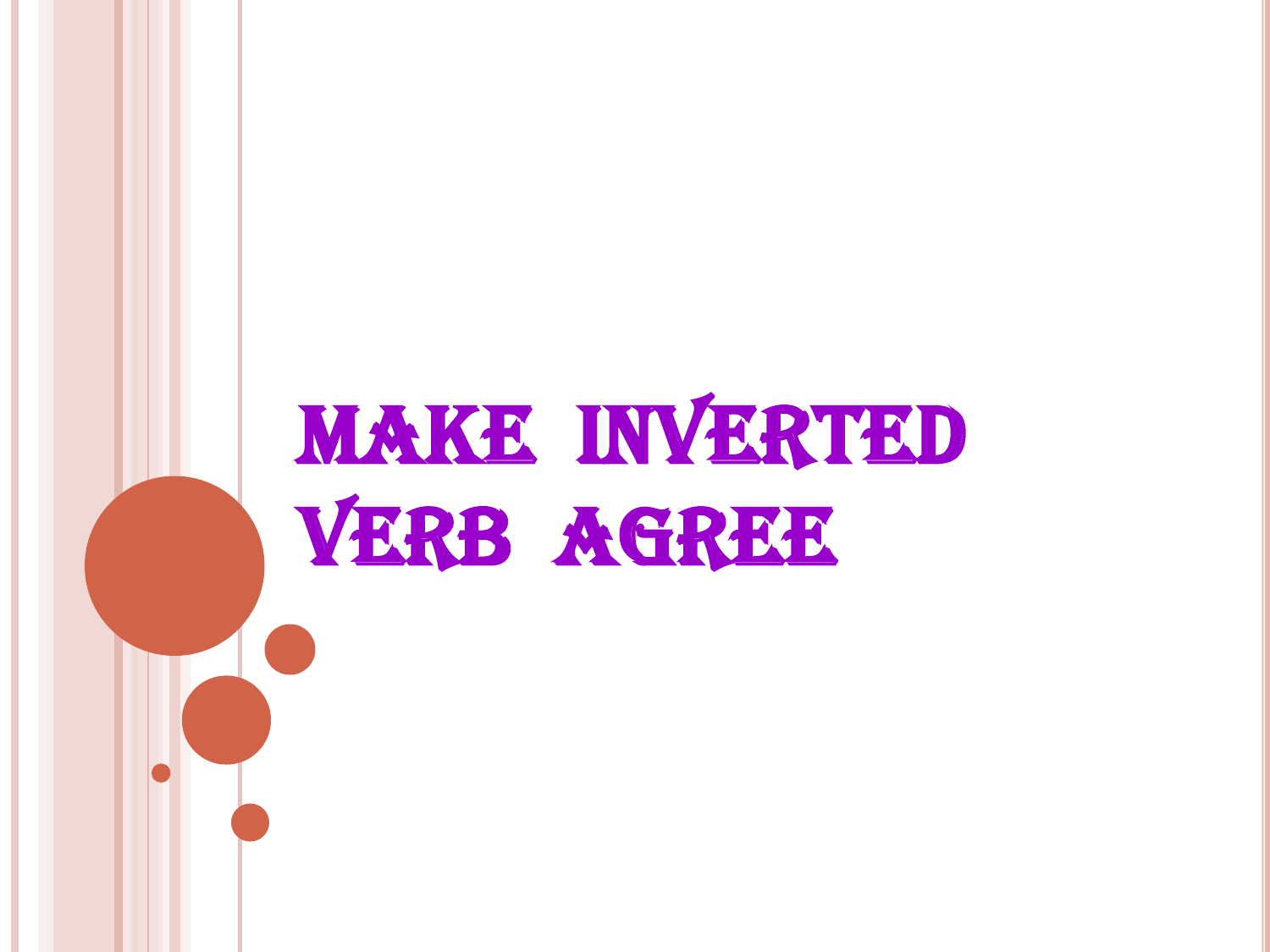# Behind the house was the bicycle I wanted. # Behind the house was the bicycles I wanted. # Behind the houses were the bicycles I wanted. # Behind the houses were the bicycle I wanted.

### **Which one is correct ?**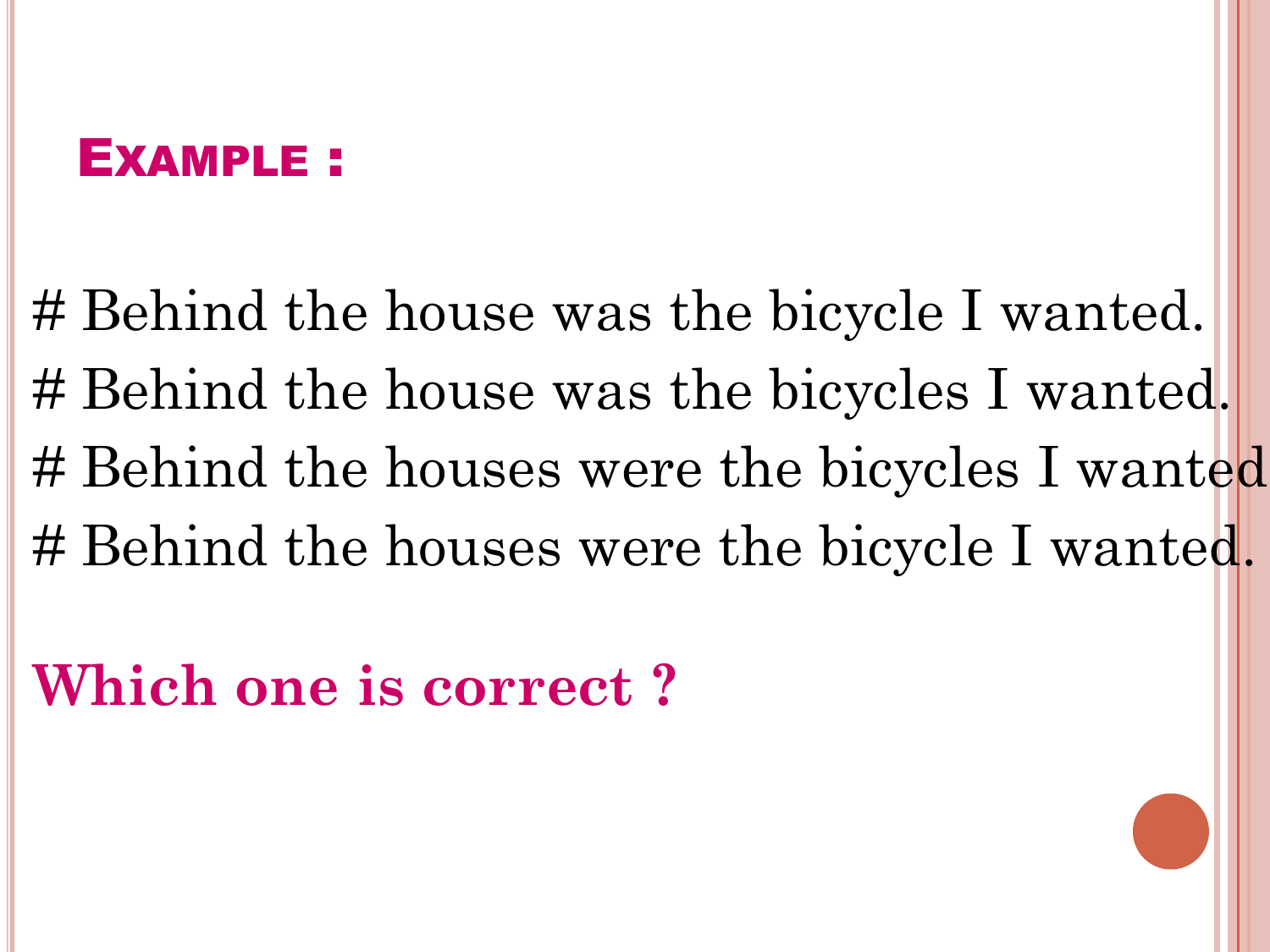### SUBJECT – VERB AGREEMENT AFTER INVERTED VERB

o Place Expressions Question Words • Negative Expressions > Verb + Subject Conditions without If o Comparisons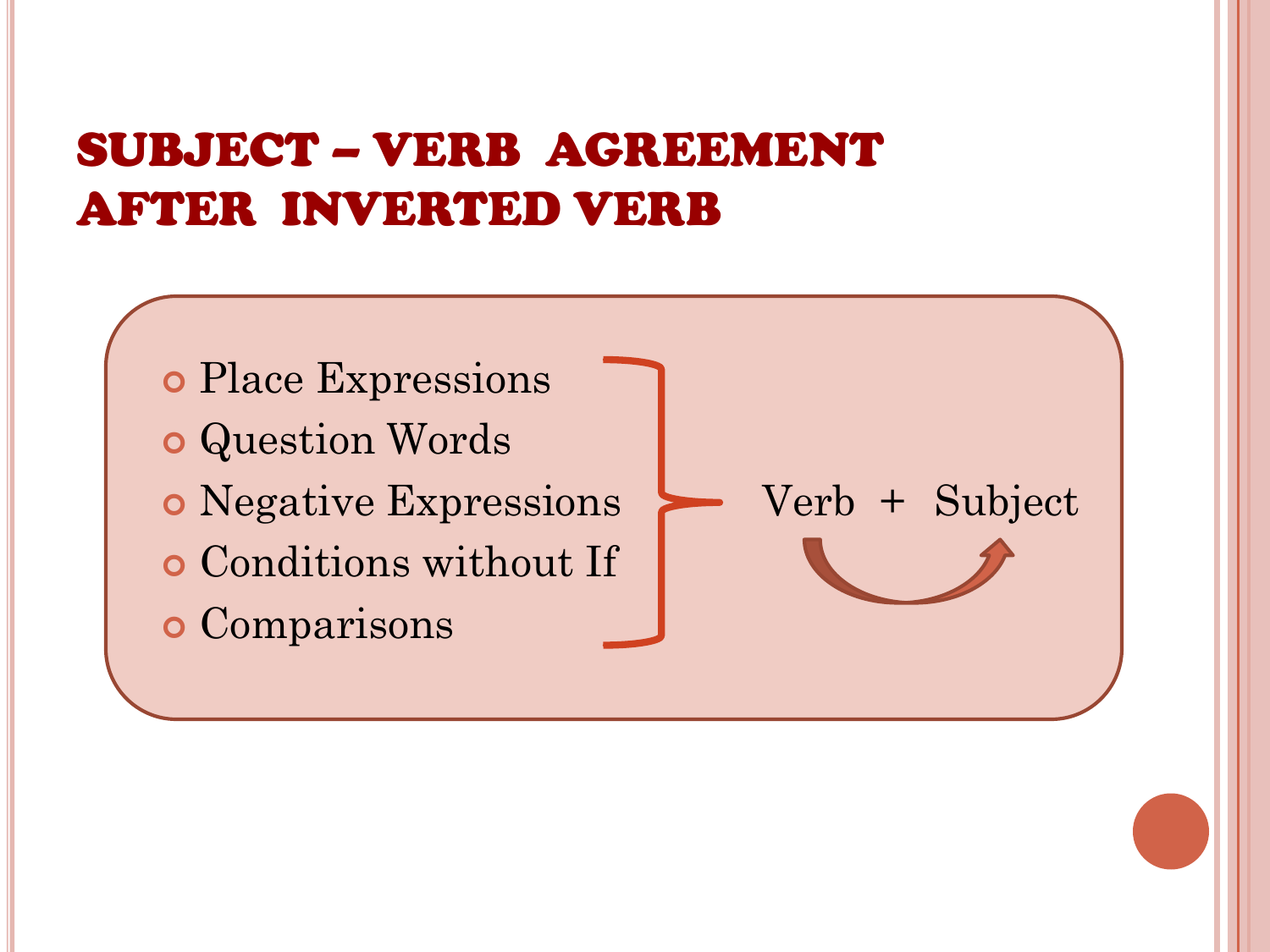### INVERT THE SUBJECT AND VERB WITH PLACE EXPRESSIONS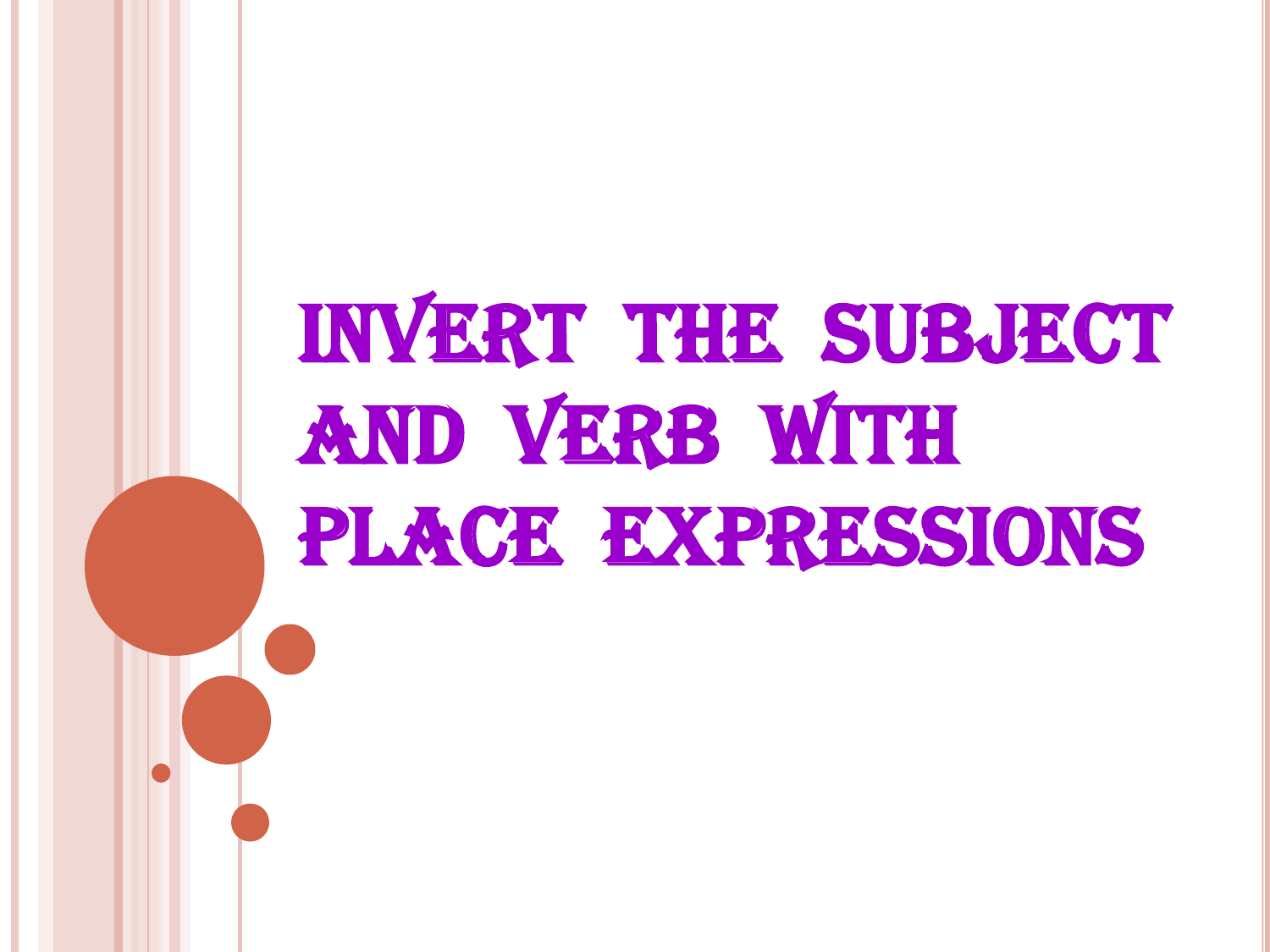# Here is the book that you lent me. # There are the keys that I thought I lost.

- \* In the forest are many exotic birds.
- \* In the forest I walked for many hours.

**Can you see the difference in the \* ?**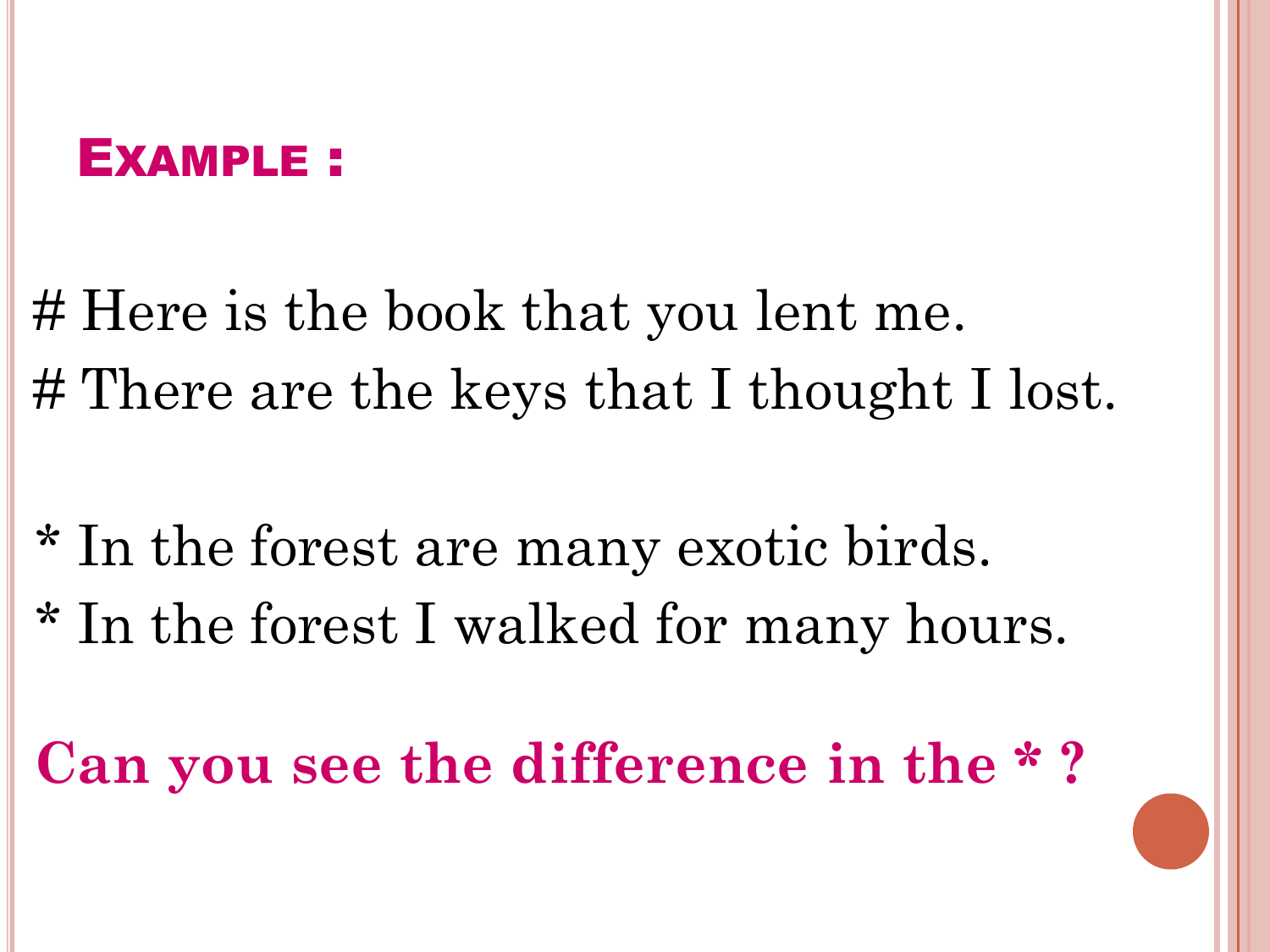### INVERTED SUBJECT – VERB WITH PLACE EXPRESSIONS

When a place expression at the front of the sentence is *necessary* to complete the sentence, the subject and verb that follow are *inverted*.

When a place expression at the front of the sentence contains *extra information* that is not needed to complete the sentence, the subject and verb that follow are *not inverted*.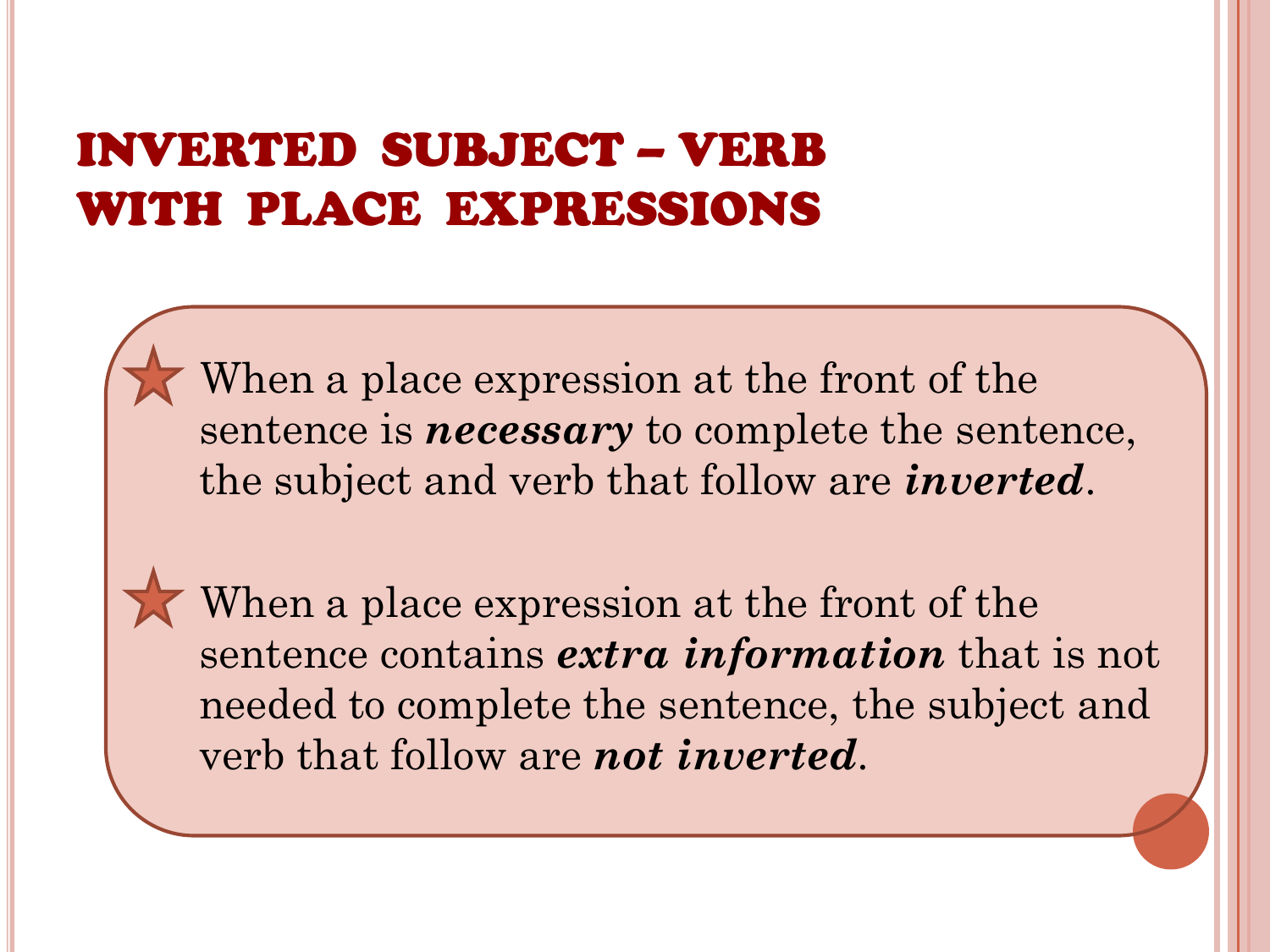## INVERT THE SUBJECT AND VERB WITH QUESTION WORDS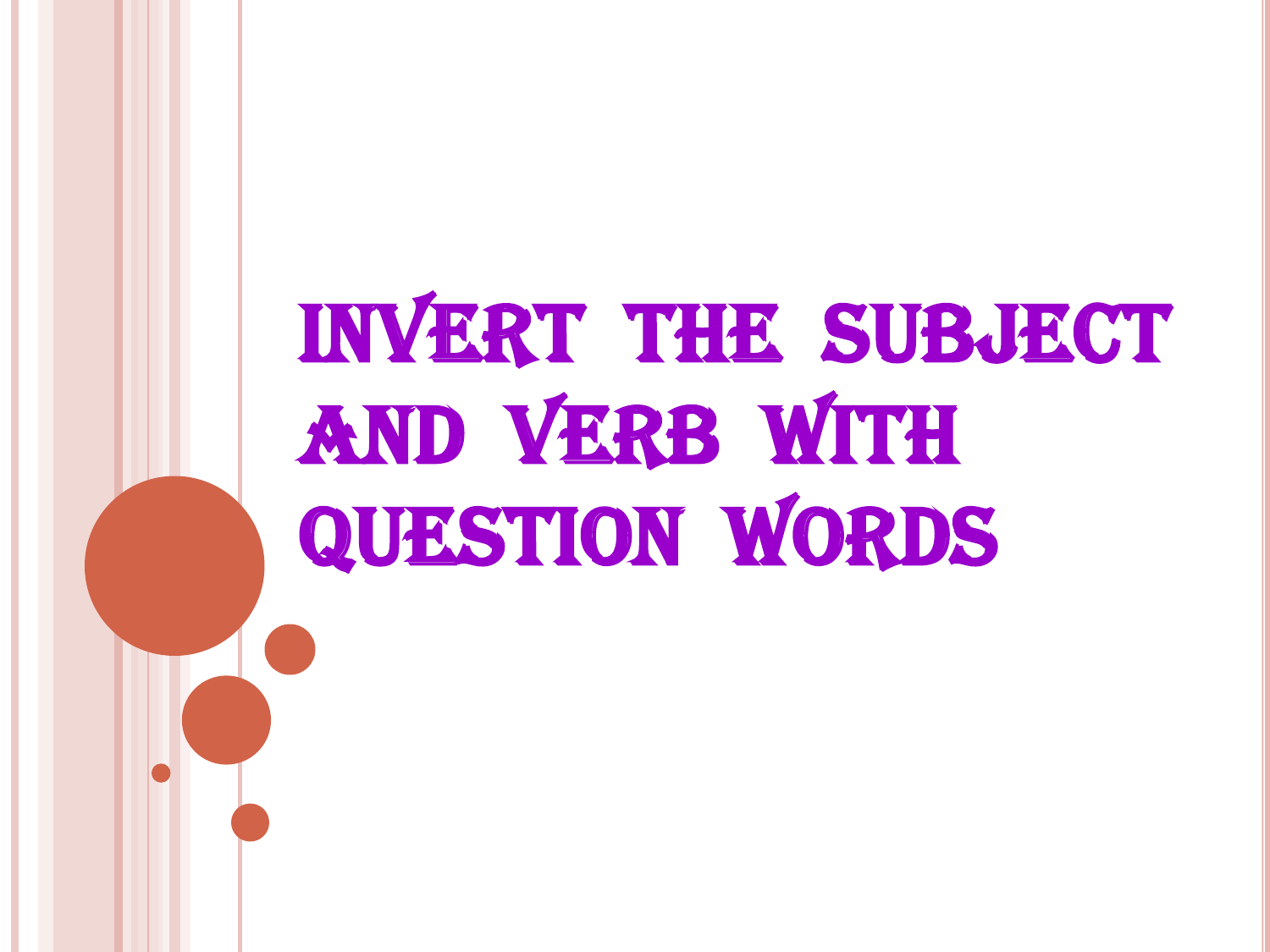# She was sick yesterday. # Was she sick yesterday?

- \* What is the homework?
- \* I do not know what the homework is.

**Can you see the difference in the \* ?**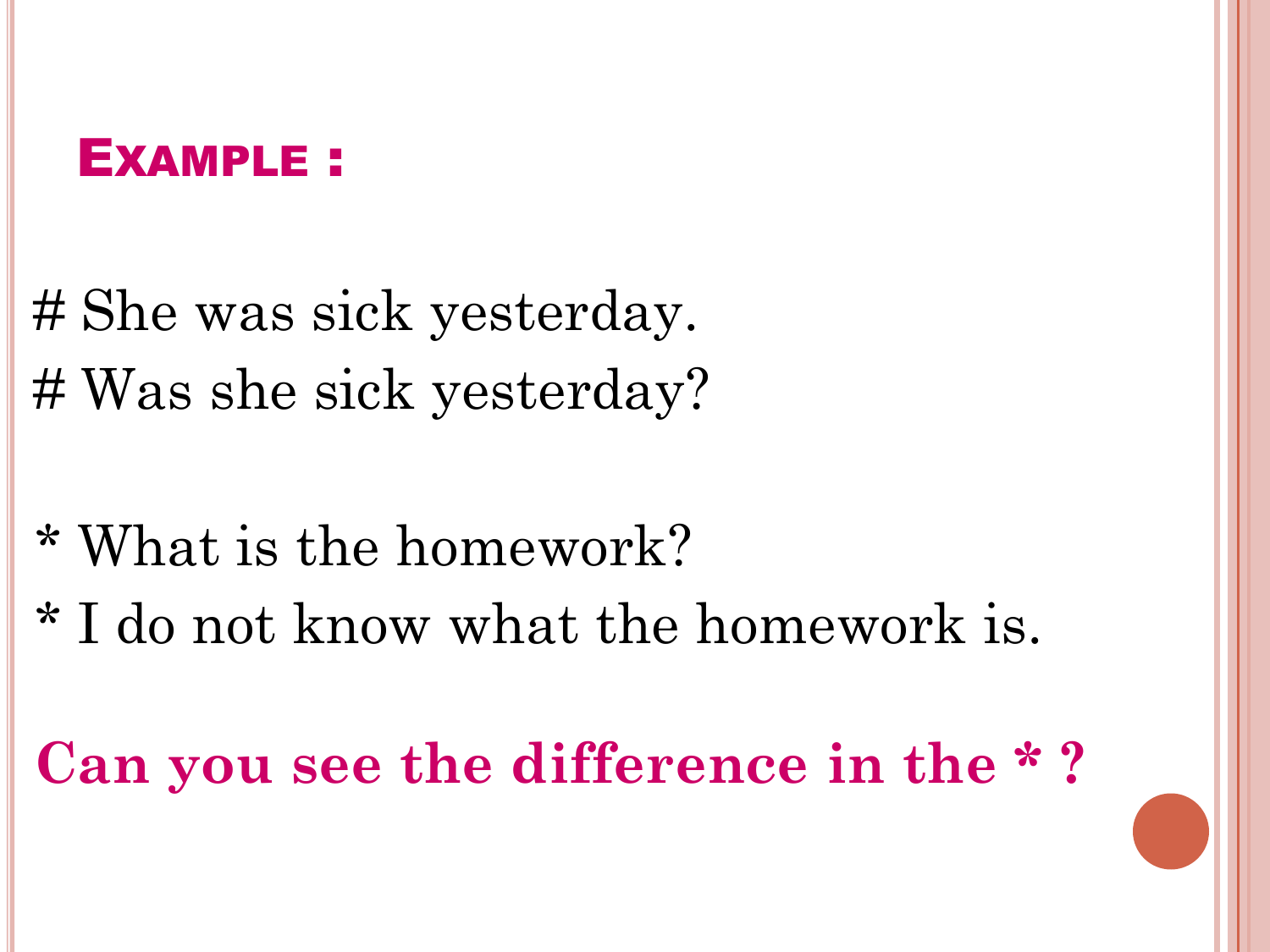### INVERTED SUBJECT – VERB WITH QUESTION WORDS ( WHAT, WHO, WHEN, WHERE, WHY, HOW )

When the question word *introduces a question*, the subject and verb that follow are *inverted*.

When the question word *connects two clauses*, the subject and verb that follow are *not inverted*.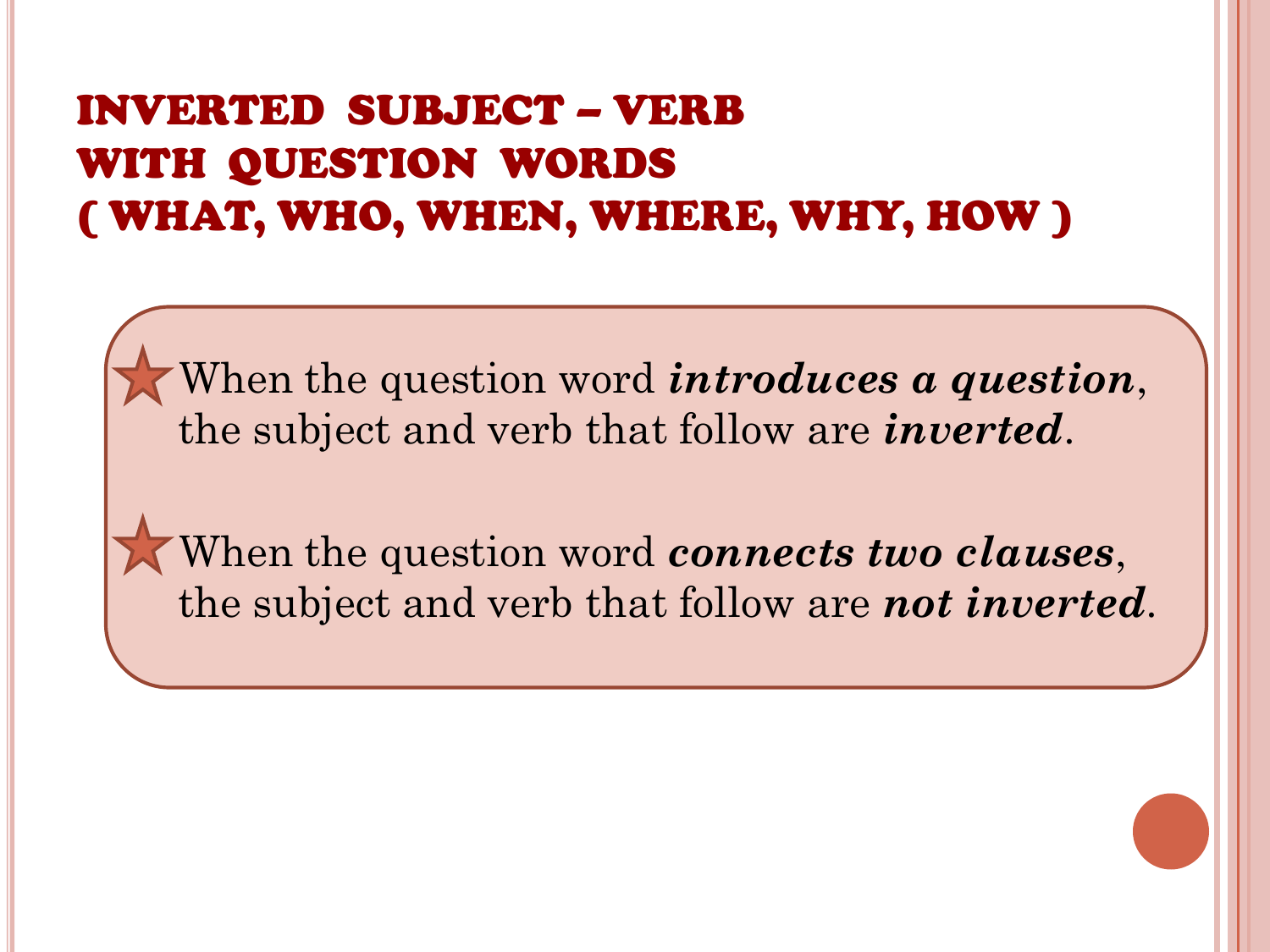# INVERT THE SUBJECT AND VERB WITH NEGATIVE EXPRESSIONS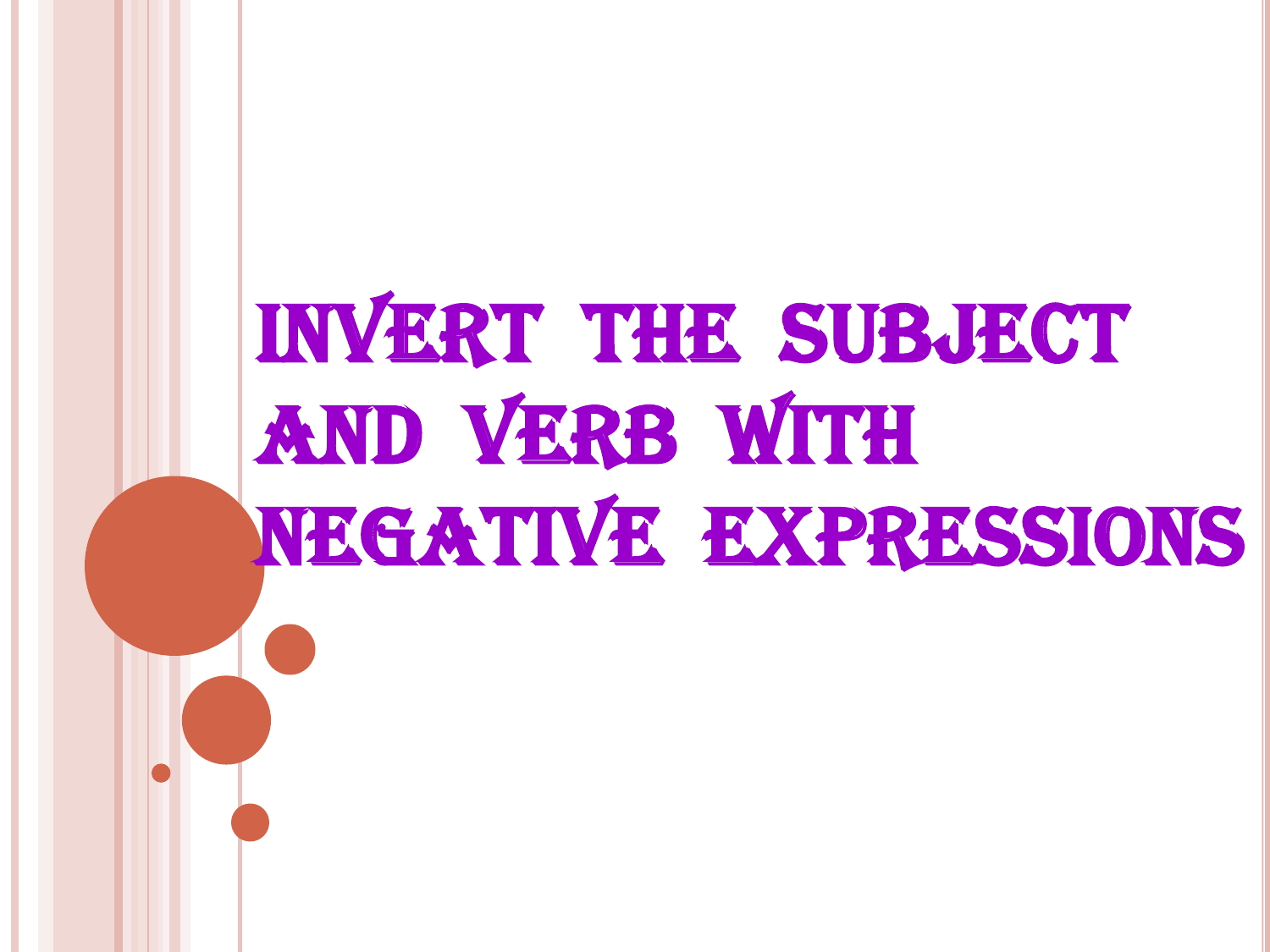# **Not once** did I miss a question. # **Never** has he taken a vacation.

- \* **Only once** did I miss a question.
- \* **Hardly ever** has he taken a vacation.

### **# negative \* almost negative**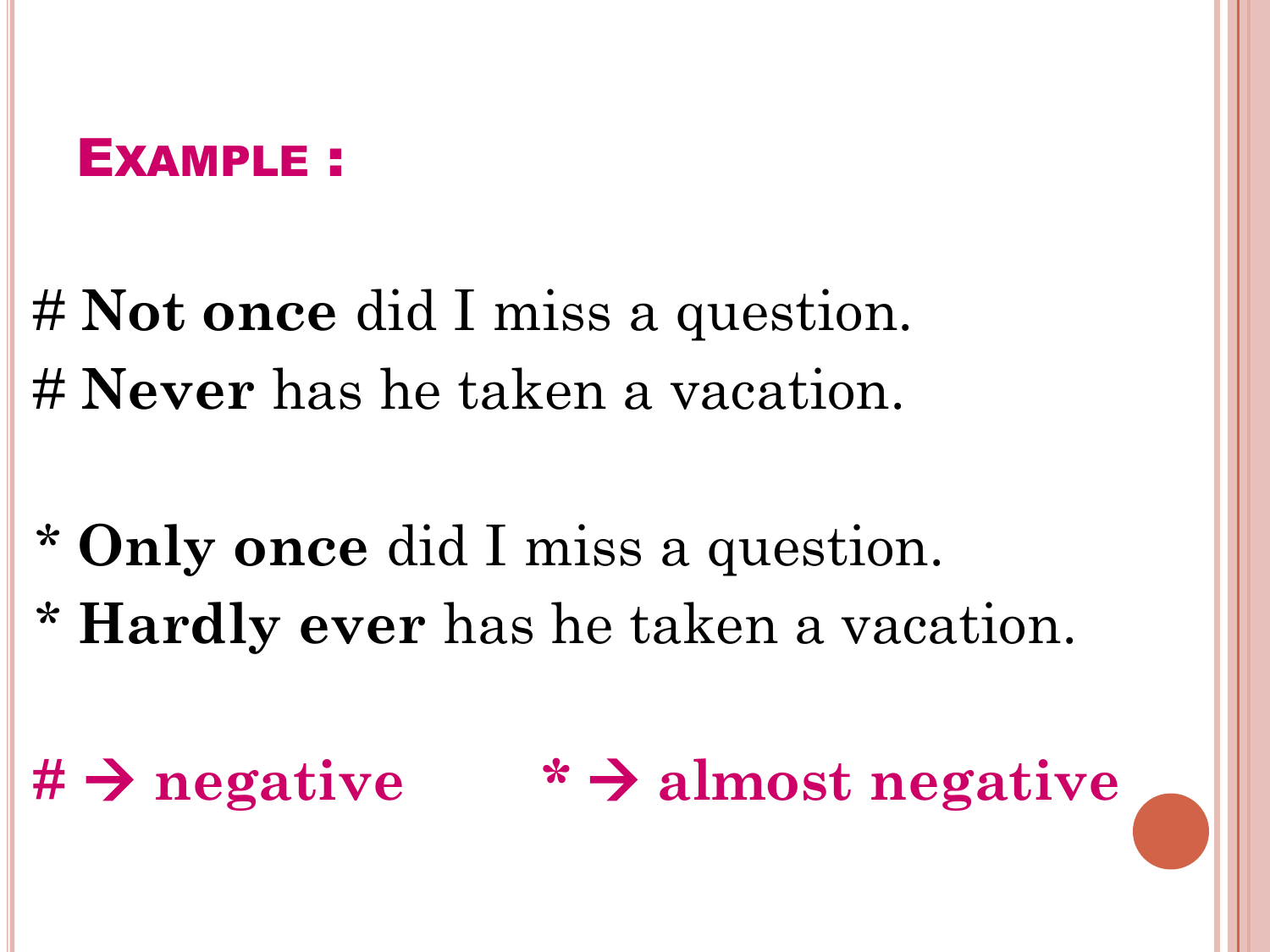### INVERTED SUBJECT – VERB WITH NEGATIVE EXPRESSIONS

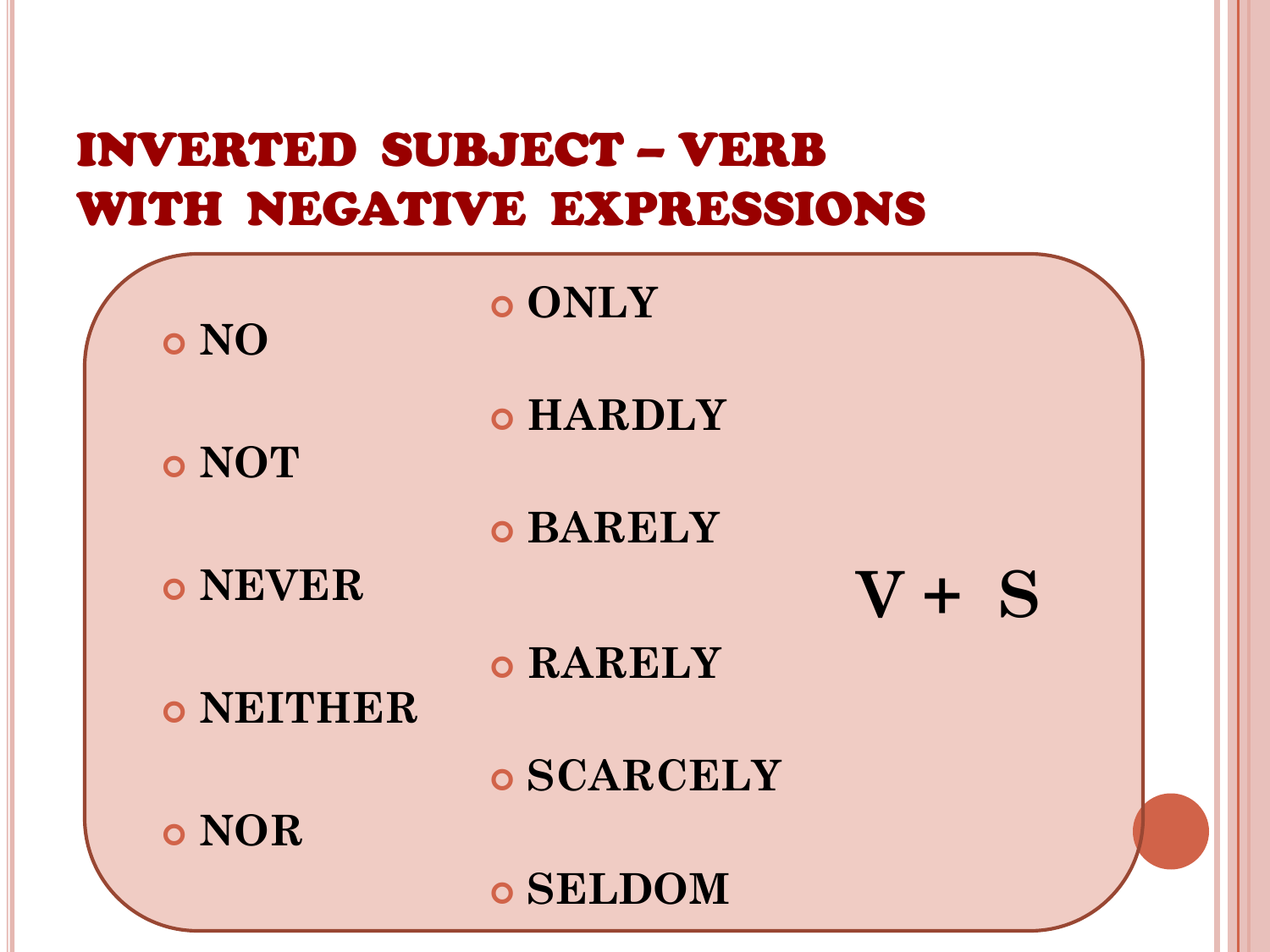## INVERT THE SUBJECT AND VERB WITH CONDITIONALS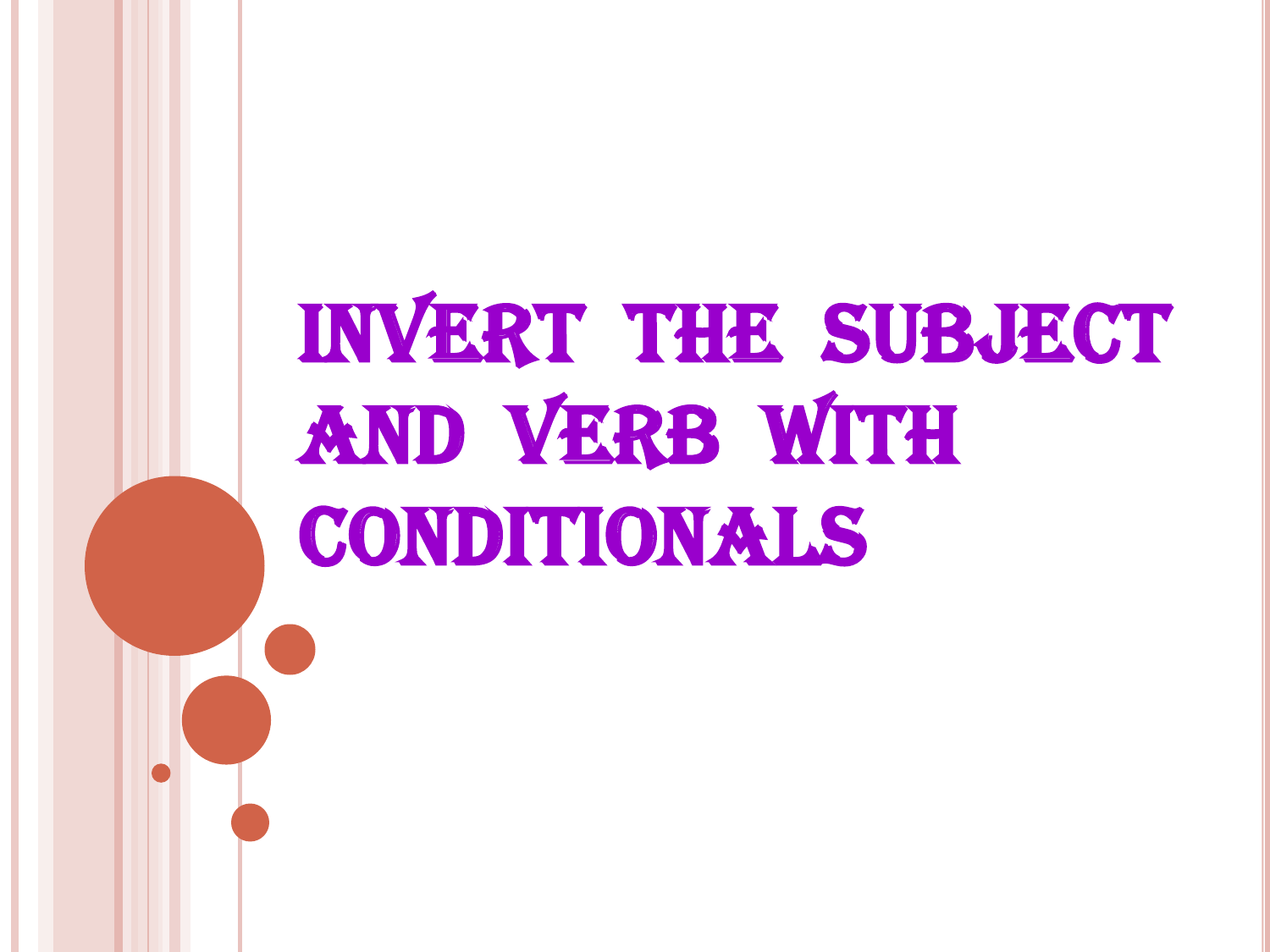# If he had taken more time, the results would have been better. # **Had he** taken more time, the results would have been better.

# I would help you if I were in a position to help. # I would help you **were I** in a position to help.

# If you should arrive before 6, just give me a call. # **Should you** arrive before 6, just give me a call.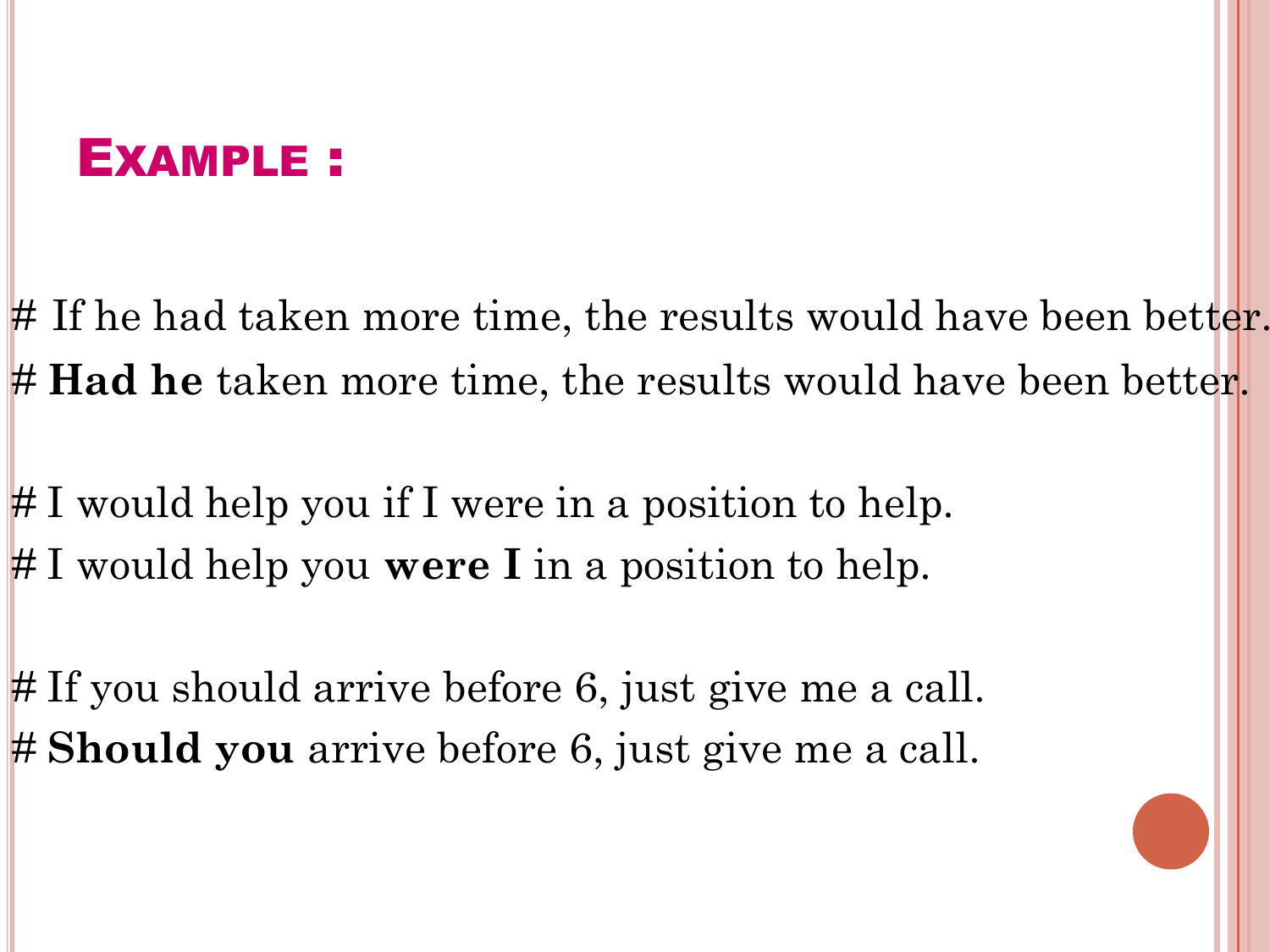### INVERTED SUBJECT – VERB WITH CONDITIONALS

When the verbs in the conditional clause are **had, were, should**, it is possible to omit if and invert the subject and verb.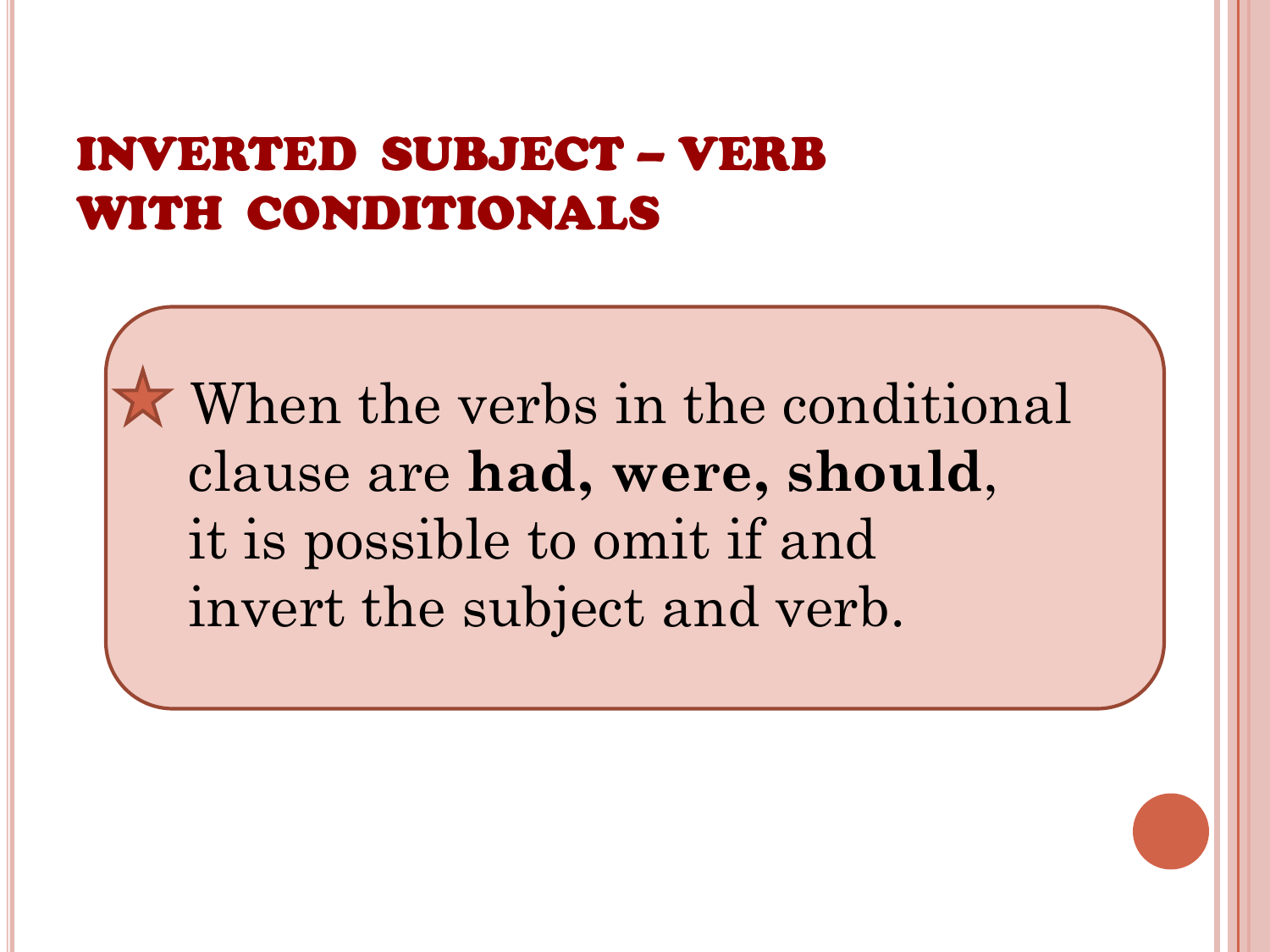## INVERT THE SUBJECT AND VERB WITH **COMPARISONS**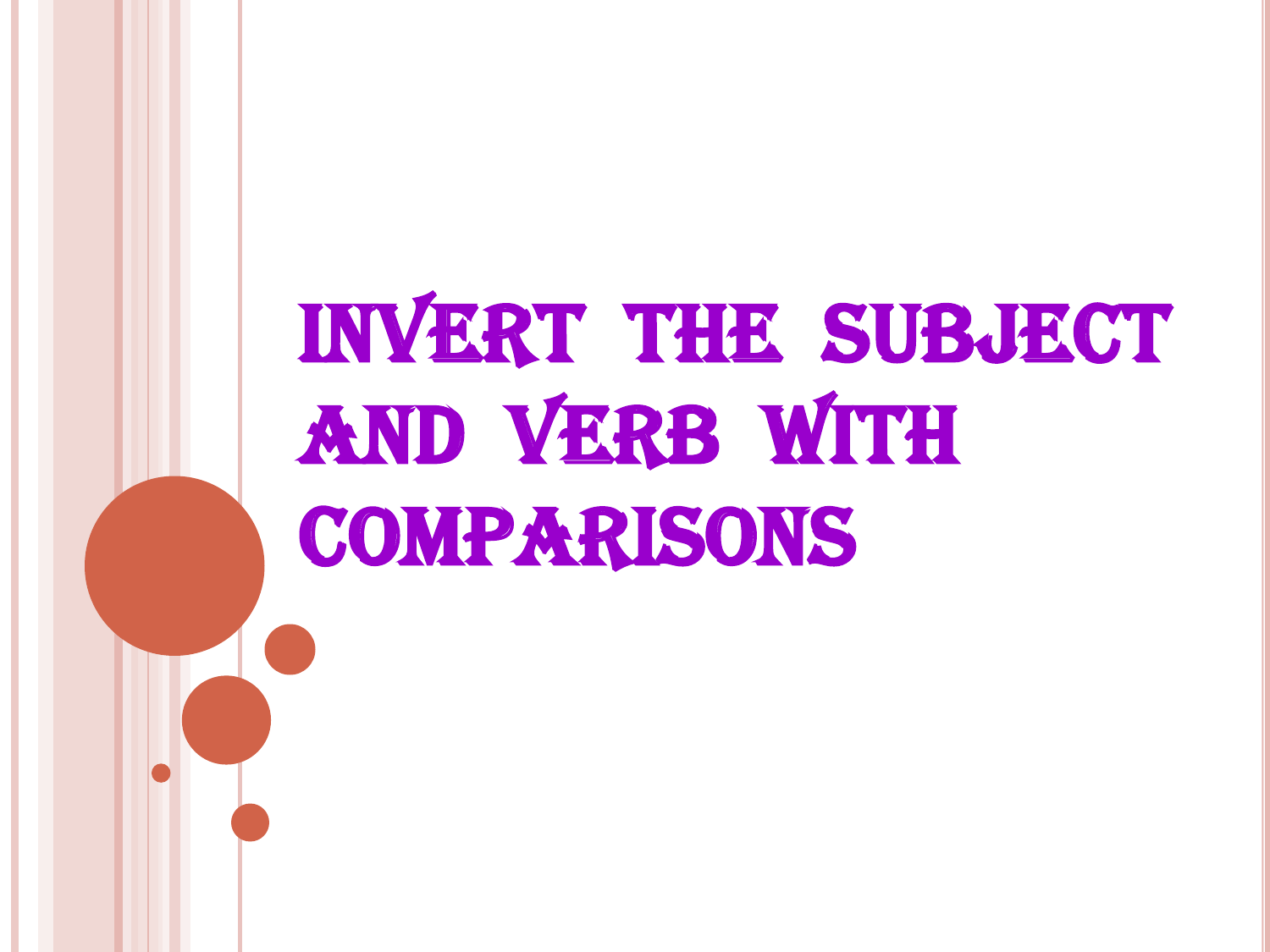# My sister spends **more** hours in the office **than** John does.

# My sister spends **more** hours in the office **than** does John.

### **Which one is correct ?**